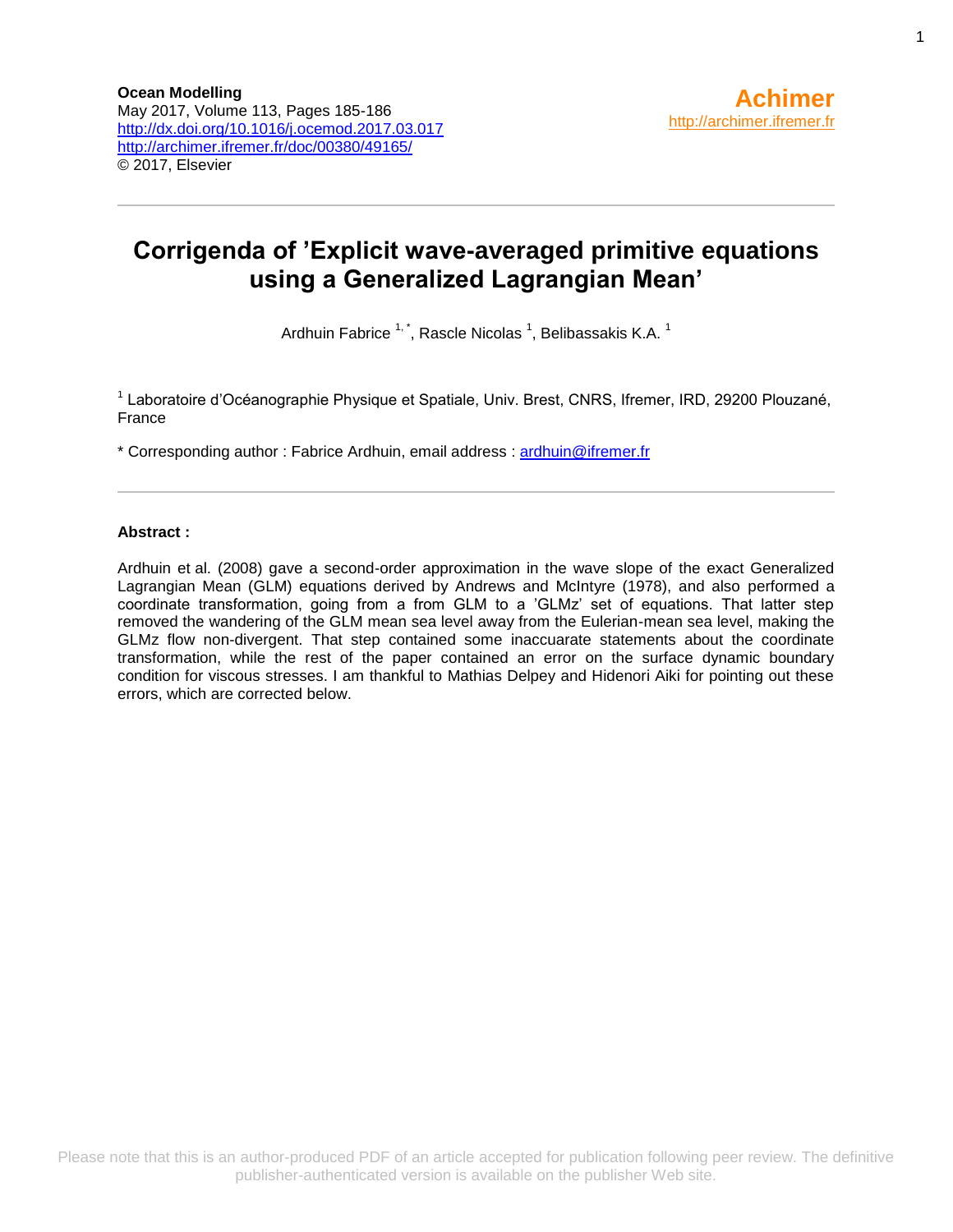<sup>11</sup> 1 Surface boundary condition and virtual wave stress

- <sup>11</sup> 1 Surface boundary condition and virtual wave stress<br><sup>12</sup> In their equation (61) Ardhuin et al. (2008) wrongly separated the average<br><sup>13</sup> stress as a horizontal force and a vertical force acting on the surface. Inste In their equation (61) Ardhuin et al. (2008) wrongly separated the average stress as a horizontal force and a vertical force acting on the surface. Instead, it is more appropriate to follow the many investigations on the subject and to separate the stresses as a normal and a tangential stress (e.g. Jenkins, 1992). The horizontal component of the normal stress is the usual pressure-slope 17 correlation that we will denote  $\tau_w$ , and which is often called 'wave-supported
	-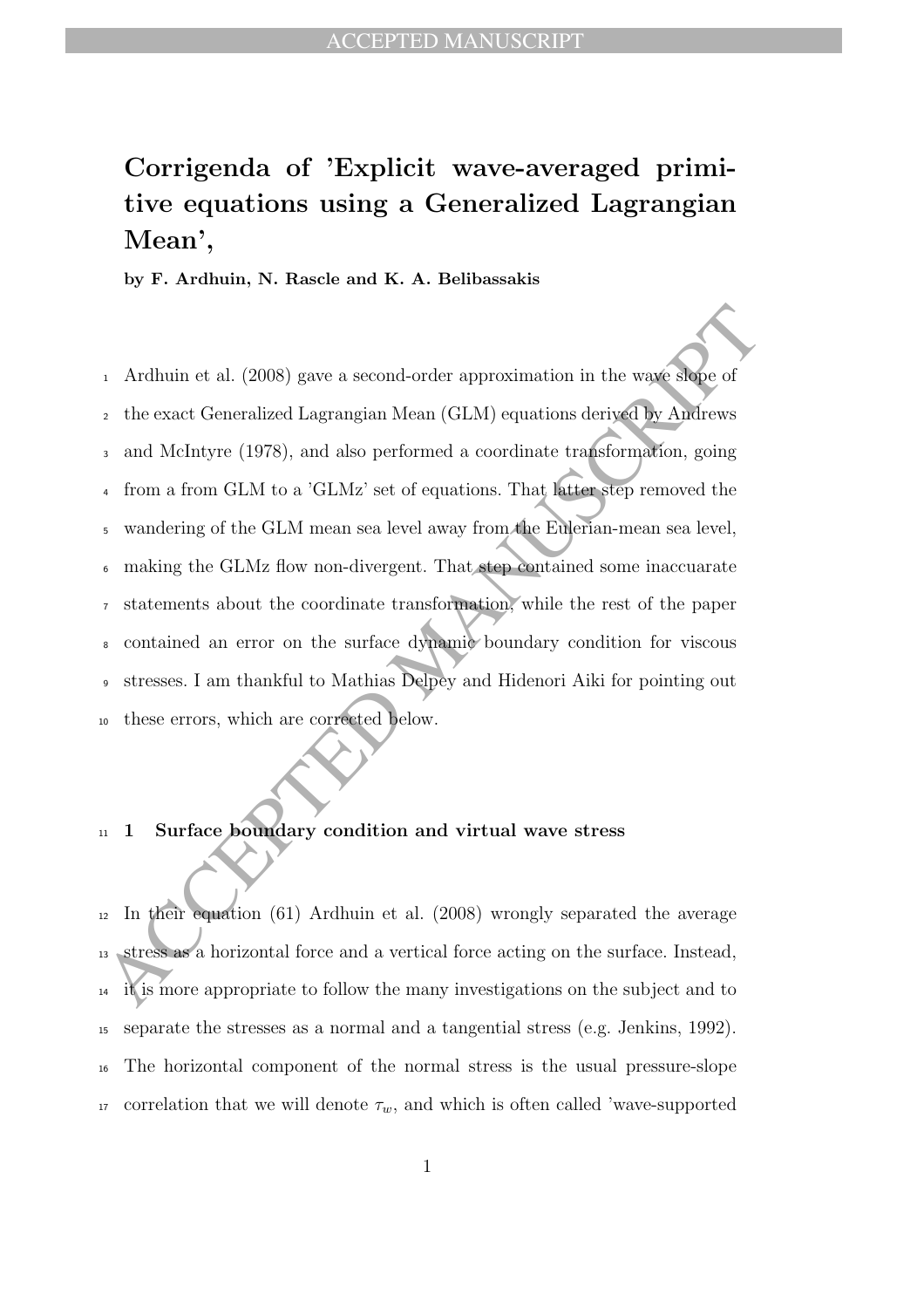## ACCEPTED MANUSCRIPT

 stress' which is slightly incorrect given the other (small) part of the wave- supported stress that is the oscillatory shear stress. The intesting part here, and the source of error in the paper is the tangential stress, which is along the surface has a local value given by Longuet-Higgins (1953), and also discussed in Xu and Bowen (1994), among others. Here we use the expression given by 23 Dore (1970, eq. 3.18), valid at the instaneous sea surface  $z = \zeta$ 

$$
\tau_t = \mu \left[ \frac{\partial u}{\partial z} + \frac{\partial w}{\partial x} - 4 \frac{\partial \zeta}{\partial x} \frac{\partial u}{\partial x} \right].
$$
\n(1)

 As stated by Dore (1970), the proper boundary condition is thus given by the continuity of both the normal stresses and tangential stresses. In the case of the GLM equations, the boundary condition for the tangential stress is thus  $_{28}$  the horizontal projection of the GLM of eq.  $(2)$ .

$$
\overline{\tau_t}^L = \mu \left[ \frac{\partial u}{\partial z} + \frac{\partial w}{\partial x}^L - 4 \frac{\partial \zeta}{\partial x} \frac{\partial u}{\partial x}^L \right] \tag{2}
$$

 $30$  This tangential stress is clearly of second order in the wave slope ka, and thus <sup>31</sup> its projection on the horizontal only gives third or higher order correction. For <sup>32</sup> the purpose of averaging, we can thus consider this stress to be horizontal.

As Lote (1970, ed. 3.15), vand at the instancous sea surface  $z = \sqrt{\frac{2\mu}{\sigma^2 + \frac{\partial w}{\partial x} - 4\frac{\partial \zeta}{\partial x} \frac{\partial u}{\partial x}}$ .<br>
<br>
As As stated by Dore (1970), the proper boundary condition is thus given by the<br>
se continuity of both For the case of a zero quasi-Eulerian current, the first of these two terms was already evaluated by Ardhuin and Jenkins (2006) using linear wave theory, which is sufficient here given the small deviation caused by viscosity (e.g. Dore, 1970, 1978). We thus only need to add the quasi-Eulerian mean current  $\hat{u}$  in the average, namely

$$
38 \qquad \frac{\overline{\partial u}}{\partial z} + \frac{\overline{\partial w}}{\partial x} = \frac{\partial (U_s + \widehat{u})}{\partial z} \tag{3}
$$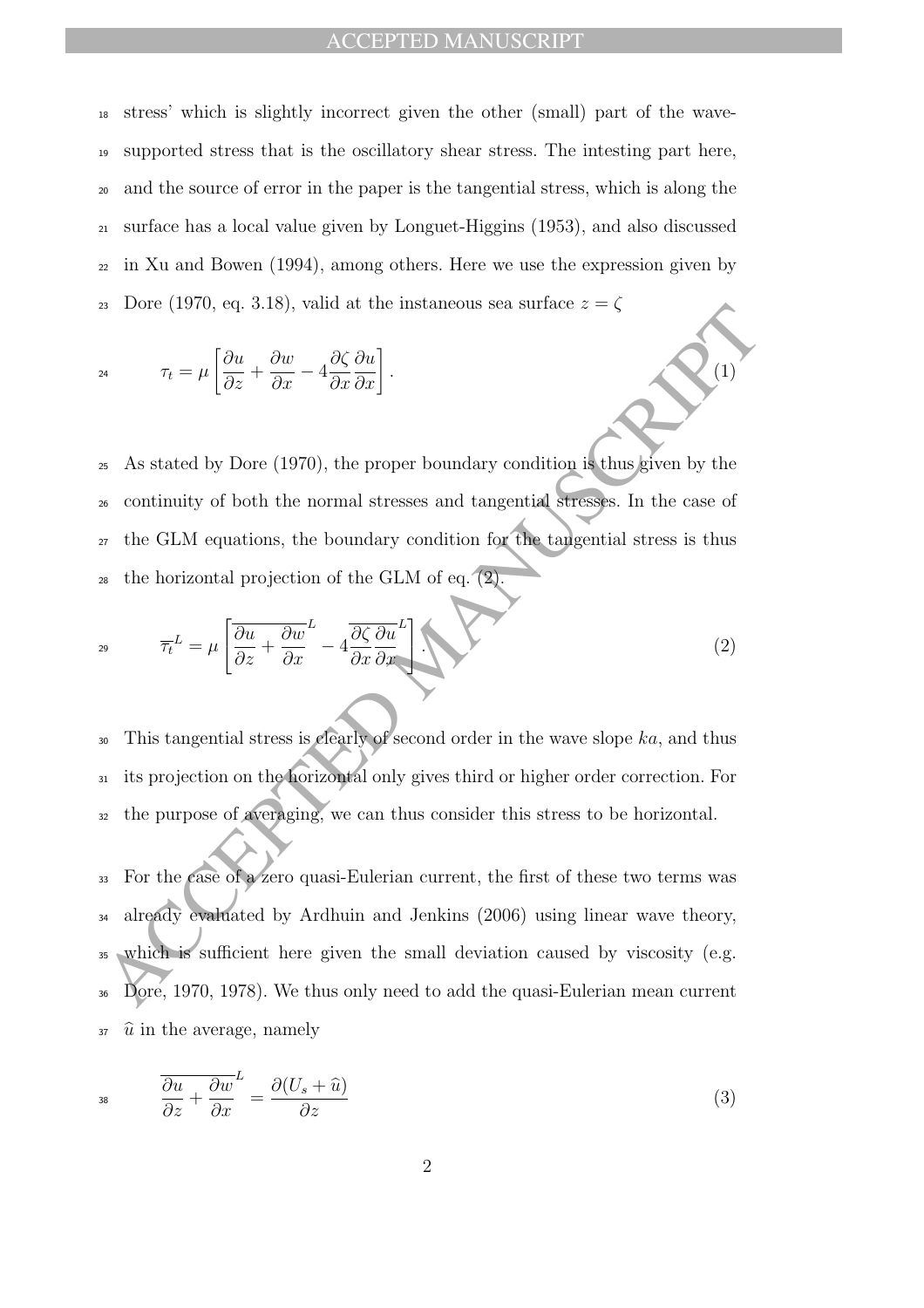39 with  $U_s$  the Stokes drift velocity, which, for monochromatic waves of amplitude 40 a, radian frequency  $\sigma$  and wavenumber k is given by

$$
U_s = \sigma k \frac{a^2 \cosh(2kz + 2kh)}{\sinh^2(kD)}.
$$
\n
$$
(4)
$$

a ent, which are each first-order terms in the wave slope  $ka$ , it is enough to use<br>
a an Eulerian approximation to the Lagrangian average, based on velocities in<br>
a the water, extrapolated to the mean sea surface at  $\zeta =$ <sup>42</sup> In the second term, due to the product of the surface slope and velocity gradi-43 ent, which are each first-order terms in the wave slope  $ka$ , it is enough to use <sup>44</sup> an Eulerian approximation to the Lagrangian average, based on velocities in 45 the water, extrapolated to the mean sea surface at  $\zeta = 0$ . A rigourous Taylor <sup>46</sup> expansion up to  $\zeta = 0$  yields extra term which are at least of order  $(ka)^2$  for <sup>47</sup> the velocity gradient, and thus  $(ka)^3$  when multiplied by the slope. This has <sup>48</sup> already been evaluated by e.g. (Xu and Bowen, 1994, eq. 48),

$$
4\frac{\partial \zeta}{\partial x}\frac{\partial u}{\partial x} = \frac{\partial U_s}{\partial z}.
$$
\n(5)

50 Hence the two terms of  $\tau_t$  that contain  $\partial U_s/\partial z$  cancel, leaving  $\partial \hat{u}/\partial z = 0$  at 51 this order, on  $z = \overline{\zeta}$ .

<sup>52</sup> We thus obtain the mean continuity equation across the air-sea boundary in 53 which the wind stress  $\tau$  is the sum of the mean tangential and wave-supported <sup>54</sup> stresses right at the sea surface

$$
\overline{55}
$$

$$
\tau = \tau^L = \mu \frac{\partial \hat{u}}{\partial z} + \tau_w \quad \text{at} \quad z = \overline{\zeta}.
$$
 (6)

<sup>56</sup> We note, however, that the subsurface shear, at a small distance  $\delta$  from the <sup>57</sup> free surface is increased by the momentum lost by waves associated to wave 58 dissipation. Indeed, in the absence of wind,  $\tau = \tau_w = 0$  and  $\frac{\partial \hat{u}}{\partial z} = 0$  right <sup>59</sup> at the surface. But this shear increases away from the surface, as measured <sup>60</sup> in the laboratory by Longuet-Higgins (1970), who found, at the base of the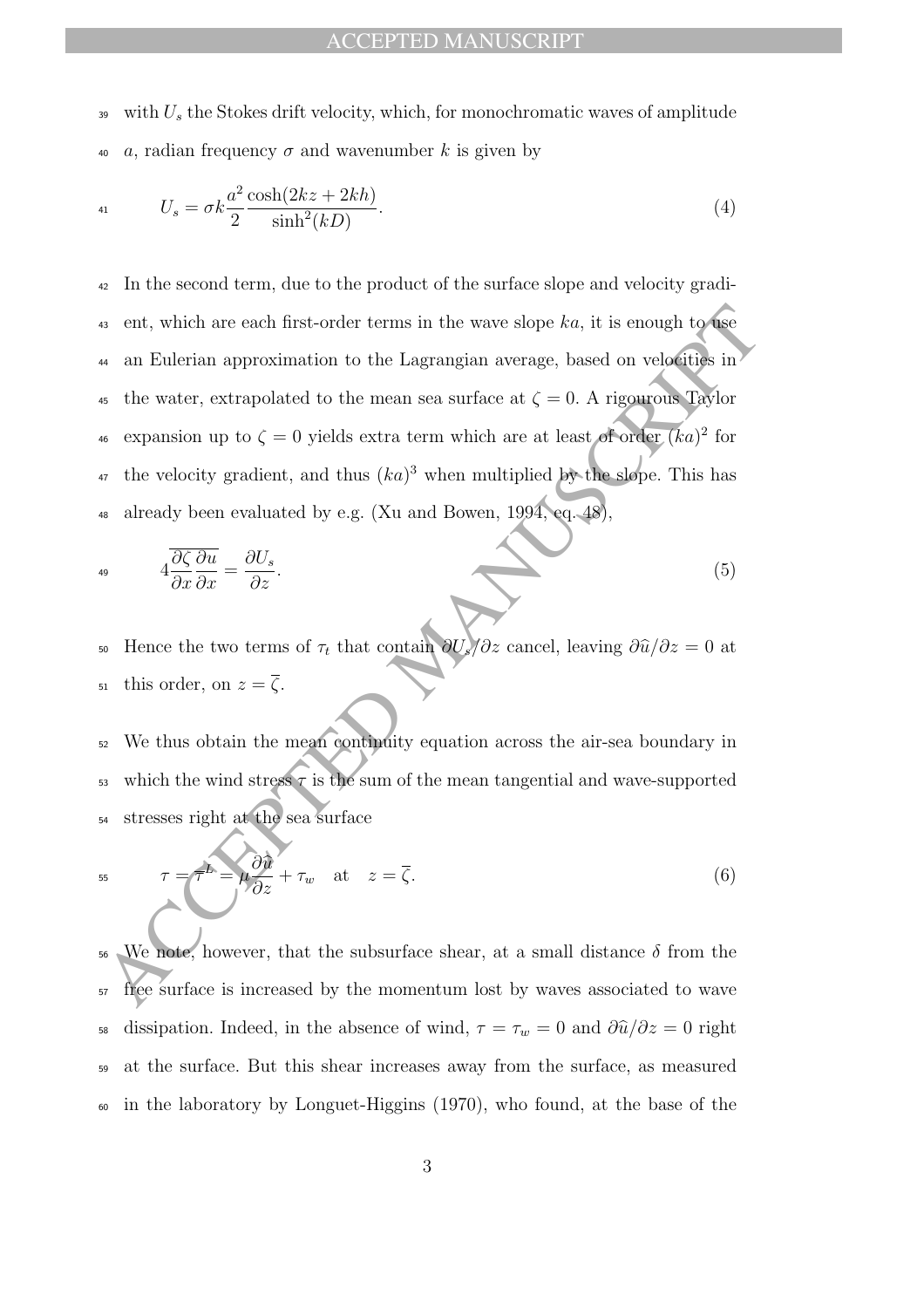61 viscous layer,  $\partial \hat{u}/\partial z = \partial U_s/\partial z$ . Indeed, the glm2z momentum equations (eq. 62 (42) in Ardhuin et al., 2008) can be integrated from  $z = \overline{\zeta}$  down to  $z = \overline{\zeta} - \delta$ , <sup>63</sup> provided that the force  $\widehat{X}_{\alpha}$  is understood to represent all the momentum lost <sup>64</sup> by the wave field, including viscous dissipation. In the absence of wind, and <sup>65</sup> for constant wave conditions we have,

$$
\mu \frac{\partial \widehat{u}}{\partial z}\bigg|_{z=\overline{\zeta}-\delta} = -\int\limits_{\overline{\zeta}-\delta}^{\zeta} \widehat{X} \mathrm{d}z.
$$

ACCEPTED  $\mu \frac{\partial \hat{a}}{\partial z}\Big|_{z=\bar{z}-\delta} = -\sum_{\zeta=\delta} \bar{X} dz.$ <br>
We For viscous dissipation, the momentum X lost by the wave field por unit<br>
We volume is concentrated near the surface, and its integral is the rate of loss of<br>
we For viscous dissipation, the momentum X lost by the wave field per unit volume is concentrated near the surface, and its integral is the rate of loss of wave energy divided by the phase speed, i.e.

$$
\int_{\overline{\zeta}-\delta}^{\overline{\zeta}} \widehat{X} dz = 2\mu g k^2 a^2 / (\sigma/k) = \mu \frac{\partial U_s}{\partial z},
$$
\n(8)

 $71$  where the first equality is only valid for monochromatic waves in the x direc-<sup>72</sup> tion, while the second equality holds for a random sea state.

## <sup>73</sup> 2 Vertical coordinate transformation from GLM to GLMz

<sup>74</sup> In the transformation of the vertical coordinate Ardhuin et al. (2008) incor-<sup>75</sup> rectly defined the new coordinate by their eq. (48),

$$
s = z^* + \overline{\xi_3}^L \tag{9}
$$

 $77$  That transformation does not satisfy the desired equation (46) because of the <sup>78</sup> vertical stretching of  $\xi_3$ . Instead one may introduce a vertical displacement  $\zeta_c$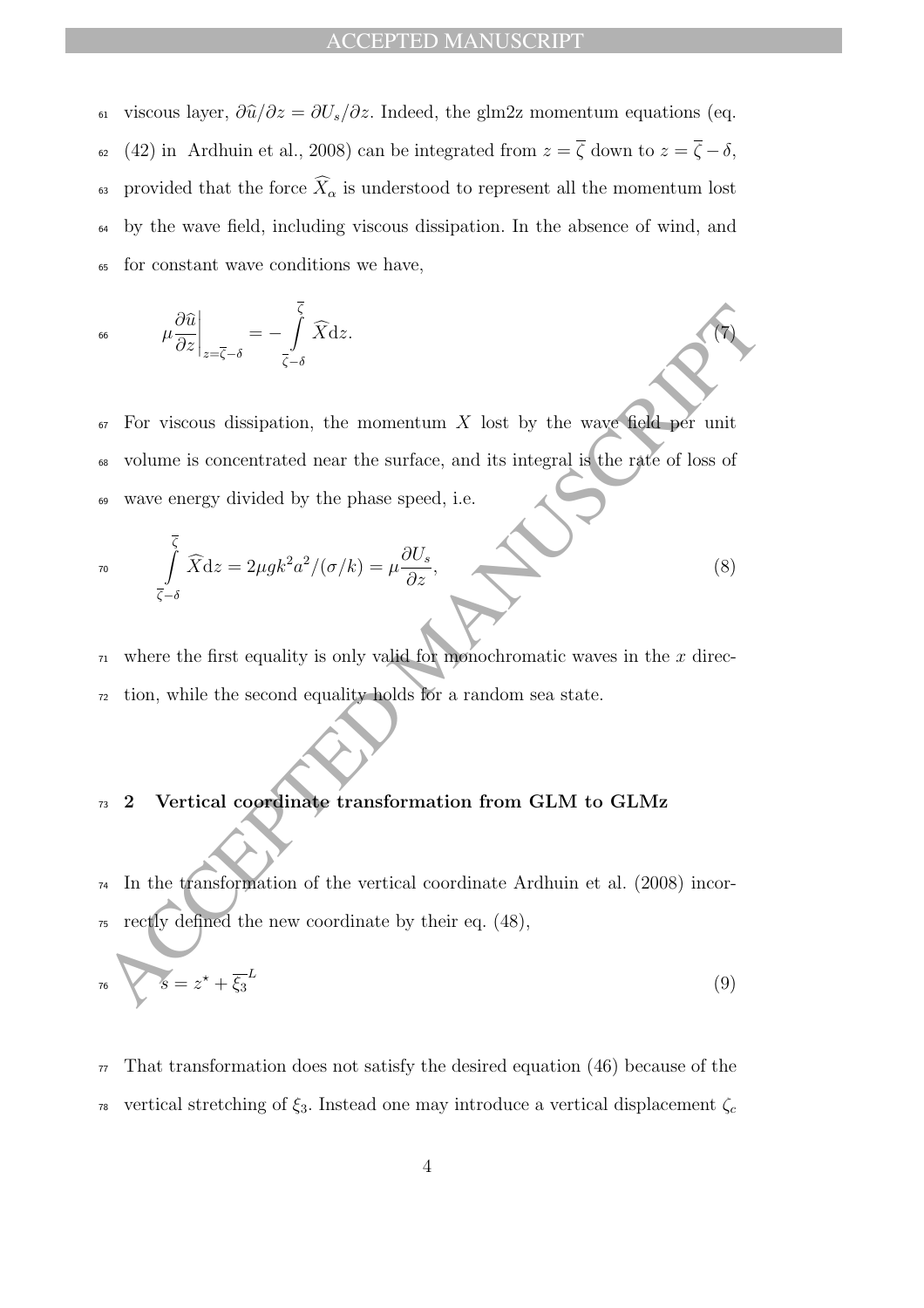$\tau$ <sup>9</sup> attached to a constant vertical coordinate  $c$ ,

$$
\zeta_c = \xi_3(x_\alpha, z = c, t). \tag{10}
$$

81 As a result the Stokes correction of  $\zeta_c$ , just like for the position of the free <sup>82</sup> surface, will only contain terms associated with horizontal gradients,

$$
\overline{\zeta_c}^S = \overline{\partial \frac{\zeta_c}{x_\alpha} \xi_\alpha|_{z=c}} + O(k^{-1} \epsilon^3) = \overline{\partial \frac{(\xi_3|_{z=c})}{x_\alpha} \xi_\alpha|_{z=c}} + O(k^{-1} \epsilon^3).
$$
\n(11)

<sup>84</sup> Using linear wave theory this gives

85

<sup>83</sup> 
$$
\overline{\zeta_c}^S = \overline{\partial \frac{\zeta_c}{x_\alpha} \xi_\alpha|_{z=c}} + O(k^{-1} \epsilon^3) = \overline{\partial \frac{(\xi_3|_{z=c})}{x_\alpha} \xi_\alpha|_{z=c}} + O(k^{-1} \epsilon^3).
$$
  
\n<sup>84</sup> Using linear wave theory this gives  
\n
$$
\overline{\zeta_c}^S = \overline{(-ak_\alpha m F_{SS} \sin \psi) \times (-am \overline{\zeta_c}^k F_{CS} + \frac{m}{\sigma} \frac{\partial \overline{u}_\alpha}{\partial z} F_s \overline{\sin \psi})} + O(k^{-1} \epsilon^3),
$$
\n<sup>85</sup>  
\n<sup>86</sup> where  $\psi$  is the phase of waves and all notations are defined in Ardhuin et al.  
\n<sup>87</sup> (2008).  
\n<sup>88</sup> Neglecting the effect of current shear,  $m = 1$ ,  $\partial \overline{u}_\alpha / \partial z = 0$   
\n
$$
\overline{\zeta_c}^S = \frac{1}{2} a^2 k (F_{CS} F_{SS}) = + O(k^{-1} \epsilon^3).
$$
\n<sup>89</sup> and we finally have the desired relation  
\n<sup>91</sup>  $\frac{\partial}{\partial z} (\overline{\zeta_s}^S) = \frac{1}{2} d^2 k^2 (F_{CS}^2 + F_{SS}^2) + O(\epsilon^3) = J_2.$ \n<sup>92</sup> We may thus define implicitly the vertical coordinate  $z^*$  for each  $z = c$ ,  
\n<sup>93</sup>  $z = s(z^*) = z^* + \overline{\zeta_c}^S$  (15)

- 86 where  $\psi$  is the phase of waves and all notations are defined in Ardhuin et al.  $87 (2008).$
- 88 Neglecting the effect of current shear,  $m = 1, \partial \overline{u}_\alpha / \partial z = 0$ 8<sup>c</sup>

$$
\overline{\zeta_c}^S = \frac{1}{2} a^2 k (F_{CS} F_{SS})_{z=e} + O(k^{-1} \epsilon^3). \tag{13}
$$

<sup>90</sup> and we finally have the desired relation

$$
\frac{\partial}{\partial z} \left( \overline{\zeta}^S \right) = \frac{1}{2} a^2 k^2 \left( F_{CS}^2 + F_{SS}^2 \right) + O(\epsilon^3) = J_2. \tag{14}
$$

We may thus define implicitly the vertical coordinate  $z^*$  for each  $z = c$ ,

$$
s_3 \qquad z = s(z^\star) = z^\star + \overline{\zeta_c}^S \tag{15}
$$

<sup>94</sup> to obtain a non-divergent set of equations, and, in particular, a mean sea level <sup>95</sup> that is at the Eulerian mean sea level.